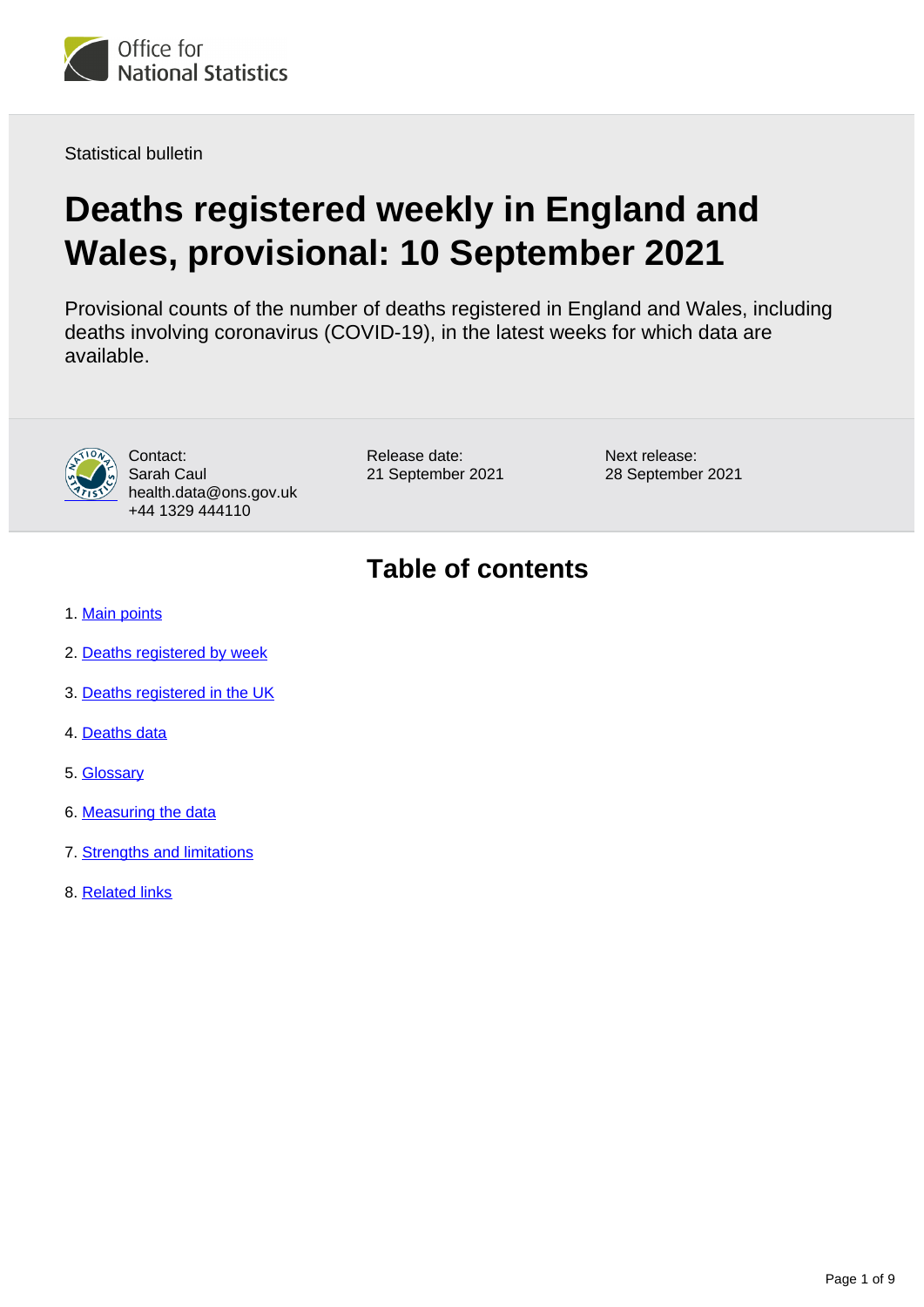## <span id="page-1-0"></span>**1 . Main points**

- The number of deaths registered in England and Wales in the week ending 10 September 2021 was affected by the Summer Bank Holiday that occurred in the previous week (Week 35), it is likely that more deaths were registered than we would normally expect due to less deaths being registered in the previous week.
- In Week 36, 11,035 deaths were registered in England and Wales; this was 2,238 more deaths than the previous week (Week 35) and 20.2% above the five-year average (1,853 more deaths).
- The number of deaths registered in England in the week ending 10 September 2021 (Week 36) was 10,352; this was 2,118 more deaths than the previous week (Week 35) and 20.3% above the five-year average (1,748 more deaths).
- The number of deaths registered in Wales in the week ending 10 September 2021 (Week 36) was 667; this was 125 more deaths than the previous week (Week 35) and 20.8% above the five-year average (115 more deaths).
- Of the deaths registered in Week 36 in England and Wales, 857 mentioned "novel coronavirus (COVID-19)", accounting for 7.8% of all deaths; this was an increase compared with Week 35 (659 deaths).
- The number of deaths involving COVID-19 in England increased to 786 in Week 36 compared with 632 in Week 35; for Wales, deaths involving COVID-19 increased to 65 in Week 36 compared with 25 in Week 35.
- The number of deaths registered in the UK in the week ending 10 September 2021 was 12,503, which was 2,057 more than the five-year average; of deaths registered in the UK in Week 36,994 involved COVID-19, that is, 213 more than in Week 35.

Week 35 included the Summer Bank Holiday (Monday 30 August 2021) so differences between Week 35 and Week 36 should be treated with caution. More deaths were likely registered in Week 36 because of fewer deaths being registered in Week 35 due to the closure of registrar offices over the Bank Holiday. Comparisons with the five-year average should also be interpreted with caution as the Summer Bank Holiday has fallen in either Week 35 or Week 36 since 2015.

## <span id="page-1-1"></span>**2 . Deaths registered by week**

### **Figure 1: The number of deaths registered in Week 36 was above the five-year average in England and in Wales**

**Number of deaths registered by week, England and Wales, 28 December 2019 to 10 September 2021**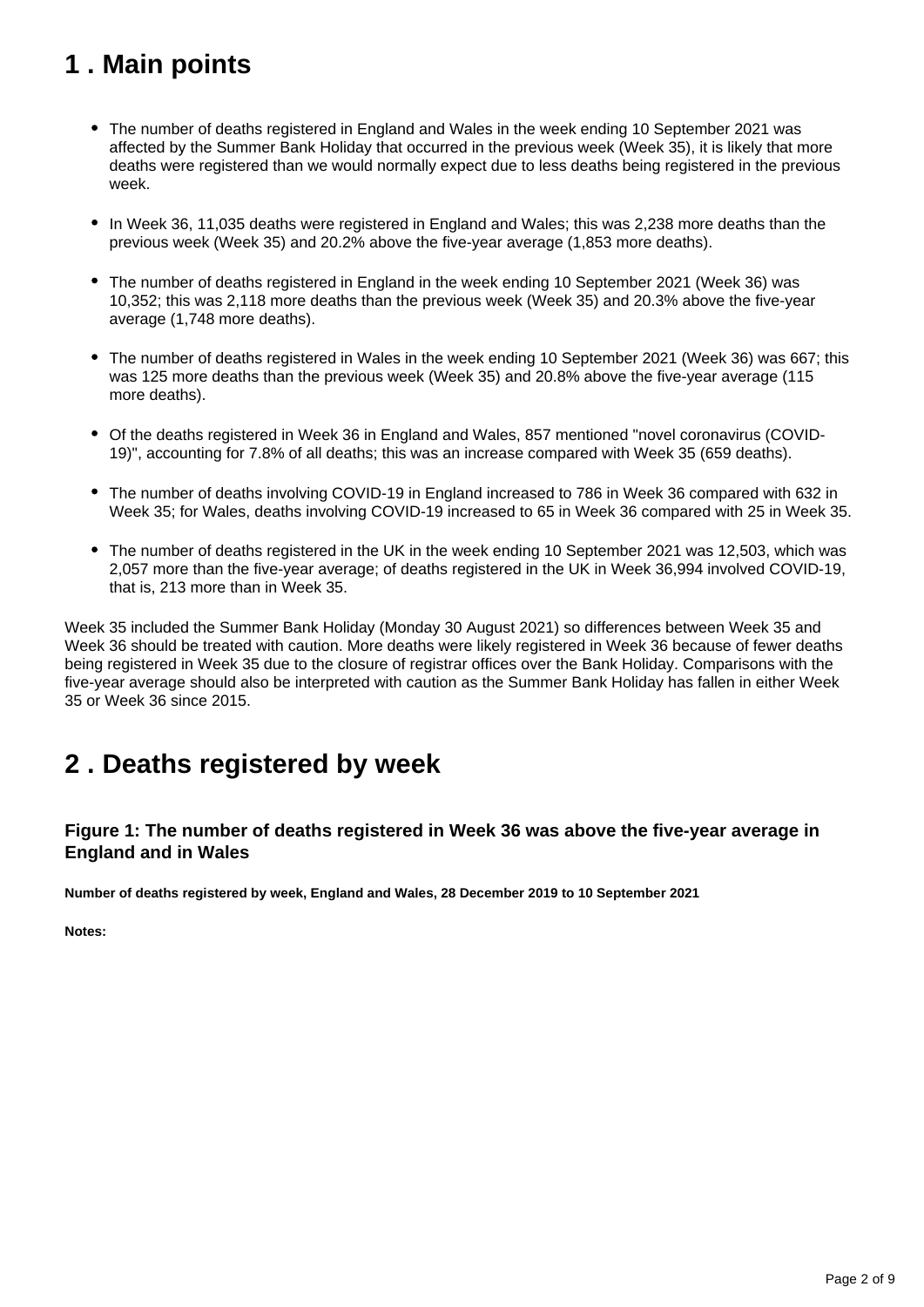- 1. Figures exclude deaths of non-residents.
- 2. Based on date a death was registered rather than occurred.
- 3. All figures for 2020 and 2021 are provisional.
- 4. The number of deaths registered in a week are affected when bank holidays occur.
- 5. The average for 2015 to 2019 provides a comparison of the number of deaths expected per week in a usual (non-pandemic) year.

The provisional number of deaths registered in England and Wales increased from 8,797 in Week 35 (week ending 3 September 2021) to 11,035 in Week 36 (week ending 10 September 2021). Week 35 included the Summer Bank Holiday when register offices are likely to be closed. Therefore, trends should be interpreted with caution in this week's and last week's publications.

The number of deaths was 20.2% above the five-year average (1,853 more deaths) in England and Wales. The Summer Bank Holiday appears in different weeks depending on the year; it was in Week 35 in 2016, 2017, 2018 and 2019, whereas it was in Week 36 in 2015. Comparisons with the five-year average should be treated with caution for Weeks 35 and 36.

We have developed an experimental statistical model to estimate the number of deaths that actually occurred in a given week, rather than the number registered. For Week 36, we estimate that 9,559 deaths occurred in England and Wales, with a 95% [confidence interval](https://www.ons.gov.uk/methodology/methodologytopicsandstatisticalconcepts/uncertaintyandhowwemeasureit#confidence-interval) of 8,475 to 10,877. This is 642 more deaths than the mean for the period 2015 to 2019 in Week 36, and a decrease of 732 deaths from the Week 35 2021 estimate of 10,291 (confidence interval: 9,841 to 10,846).

These are provisional estimates that assume the pattern of occurrences can be predicted based on experience in previous years. The estimate for the most recent week always has a wider margin of error than for earlier weeks, so it should be treated with caution.

In England, the number of deaths increased from 8,234 in Week 35 to 10,352 in Week 36, which was 2,118 more deaths (20.3% higher) than the Week 36 five-year average (Figure 1). Of these, 786 deaths involved coronavirus (COVID-19) in Week 36, a 24.4% increase compared with Week 35 (632 deaths). Of all deaths registered in Week 36 in England, 7.6% mentioned COVID-19 on the death certificate.

In Week 36 (week ending 10 September 2021), the total number of deaths registered increased compared with Week 35 (week ending 3 September 2021) in all regions of England. The largest increase was reported in the South East (472 more deaths).

The numbers of deaths involving COVID-19 increased in eight of the nine English regions in Week 36. The largest increase was reported in the West Midlands (31 more deaths). More information can be found in the [Deaths registered weekly in England and Wales dataset,](https://www.ons.gov.uk/peoplepopulationandcommunity/birthsdeathsandmarriages/deaths/datasets/weeklyprovisionalfiguresondeathsregisteredinenglandandwales) and a more detailed geographical analysis can be found in our **[Monthly mortality analysis bulletin](https://www.ons.gov.uk/peoplepopulationandcommunity/birthsdeathsandmarriages/deaths/bulletins/monthlymortalityanalysisenglandandwales/latest)**.

In Wales, the number of deaths increased from 542 in Week 35 to 667 in Week 36, which was 115 more deaths than the Week 36 five-year average (Figure 1). Of these, 65 deaths involved COVID-19 in Week 36, compared with 25 in Week 35. Of all deaths registered in Week 36 in Wales, 9.7% mentioned COVID-19 on the death certificate.

### **Figure 2: Total deaths from all causes were above the five-year average in Week 36**

**Number of deaths registered by week, England and Wales, 28 December 2019 to 10 September 2021**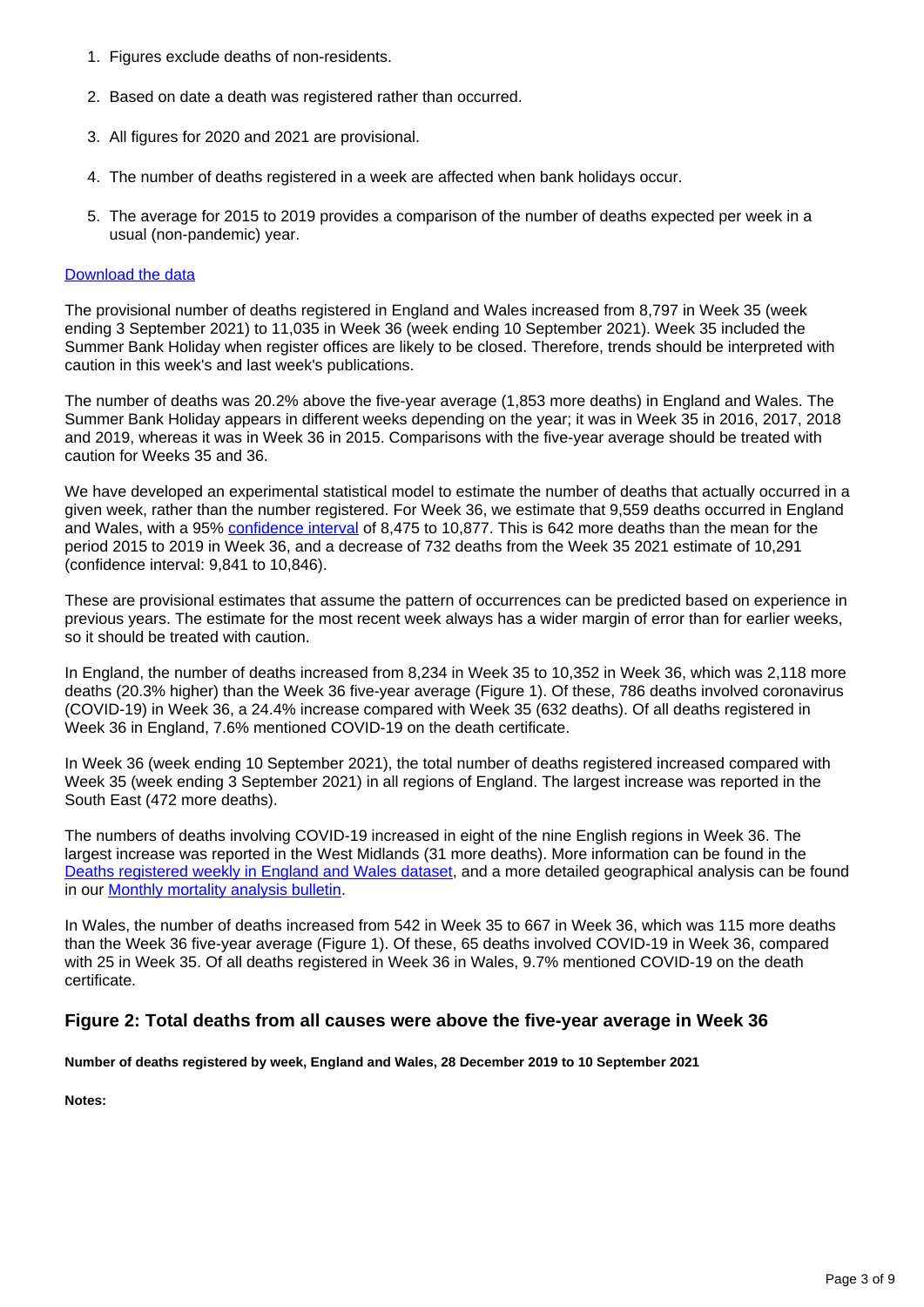- 1. Figures include deaths of non-residents.
- 2. Based on date a death was registered rather than occurred.
- 3. All figures for 2020 and 2021 are provisional.
- 4. The International Classification of Diseases, 10th Edition (ICD-10) definitions are available in the Measuring the data section.
- 5. The number of deaths registered in a week are affected when bank holidays occur.
- 6. The average for 2015 to 2019 provides a comparison of the number of deaths expected per week in a usual (non-pandemic) year.

Analysis in this section includes deaths from Week 11 of 2020 (week ending 13 March 2020, the week of the first registration of a death involving COVID-19) through to Week 36 of 2021 (week ending 10 September 2021), to ensure full coverage of the ongoing coronavirus pandemic.

Using the most up-to-date data we have available, the number of deaths from the week ending 13 March 2020 up to 10 September 2021 was 902,061 in England and Wales. Of these, 145,958 (16.2%) mentioned COVID-19 on the death certificate. During this period, the number of excess deaths above the five-year average was 113,002.

In England, the number of deaths between the weeks ending 13 March 2020 and 10 September 2021 was 845,900; of these, 137,635 deaths (16.3%) mentioned COVID-19. This was 108,715 deaths above the five-year average.

In Wales, the number of deaths for the same period was 55,030; of these, 8,111 deaths (14.7%) mentioned COVID-19. This was 5,451 deaths above the five-year average.

#### **More about coronavirus**

- Find the latest on [coronavirus \(COVID-19\) in the UK.](https://www.ons.gov.uk/peoplepopulationandcommunity/healthandsocialcare/conditionsanddiseases)
- **[Explore the latest coronavirus data](https://www.ons.gov.uk/peoplepopulationandcommunity/healthandsocialcare/conditionsanddiseases/articles/coronaviruscovid19/latestinsights) from the ONS and other sources.**
- All ONS analysis, summarised in our **coronavirus roundup**.
- View [all coronavirus data](https://www.ons.gov.uk/peoplepopulationandcommunity/healthandsocialcare/conditionsanddiseases/datalist).
- Find out how we are [working safely in our studies and surveys.](https://www.ons.gov.uk/news/statementsandletters/ensuringyoursafetyduringcovid19)

### **Figure 3: Deaths in Week 36 were above the five-year average in all settings**

**Number of excess deaths by place of occurrence, England and Wales, registered between 7 March 2020 and 10 September 2021**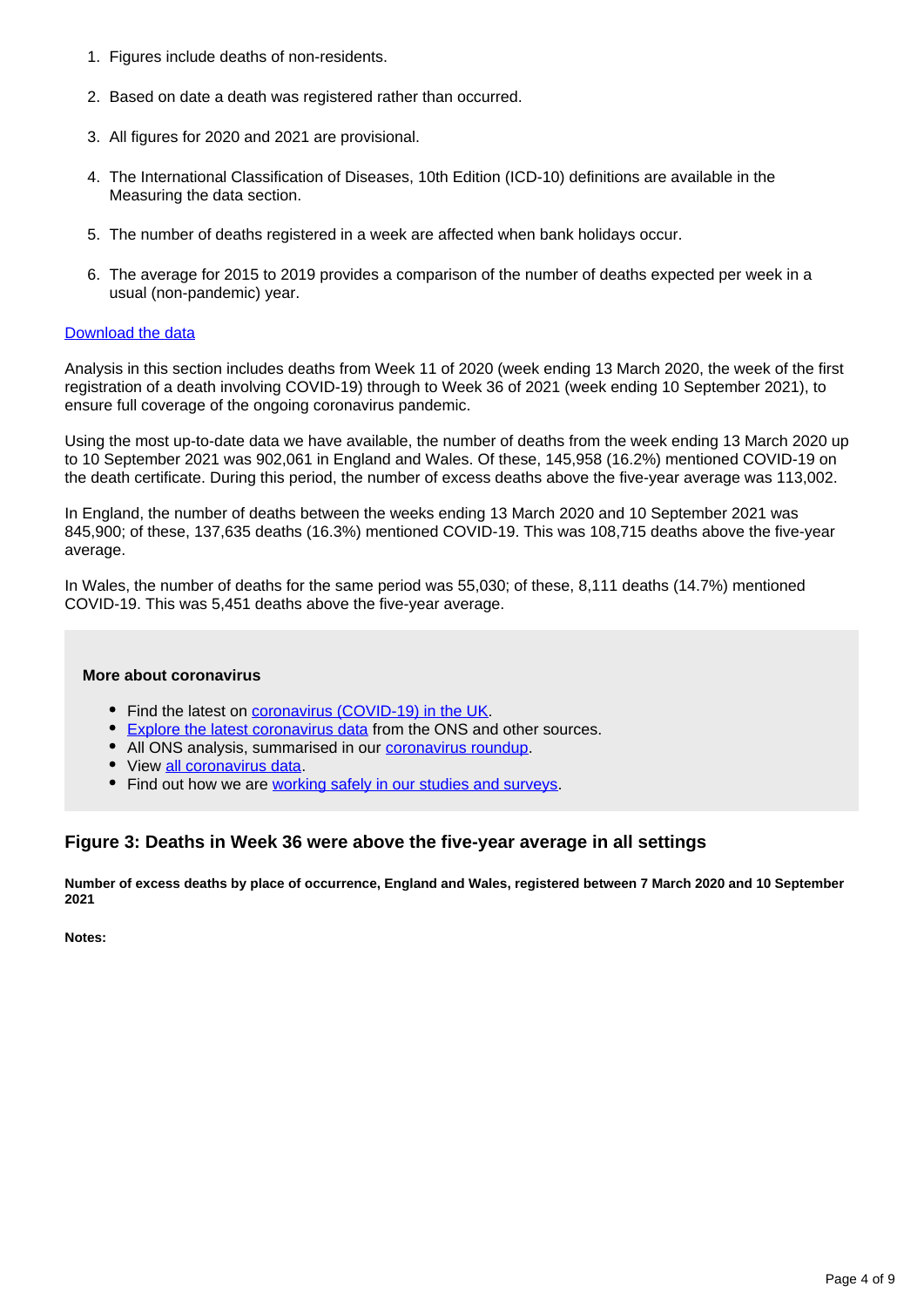- 1. Based on area of usual residence. Geographical boundaries and communal establishments are based on the most up-to-date information available.
- 2. Figures include deaths of non-residents.
- 3. Based on date a death was registered rather than occurred.
- 4. All figures for 2020 and 2021 are provisional.
- 5. "Other" includes deaths in communal establishments other than hospitals and care homes, in hospices, and that occurred "elsewhere". More information on the place of death definitions used is available in the Deaths registered weekly in England and Wales dataset.
- 6. The average for 2015 to 2019 provides a comparison of the number of deaths expected per week in a usual (non-pandemic) year.

In Week 36, the number of deaths in private homes was 44.5% above the five-year average (972 excess deaths) and deaths in hospitals were 14.4% above the five-year average (606 excess deaths). Deaths in care homes were 12.9% above the five-year average (260 excess deaths) and deaths in other settings were 1.7% above the five-year average (13 excess deaths).

In addition, [more detailed analysis of excess deaths in England](https://www.gov.uk/government/statistics/excess-mortality-in-england-weekly-reports) is produced by Public Health England (PHE) on a weekly basis.

## <span id="page-4-0"></span>**3 . Deaths registered in the UK**

### **Figure 4: Deaths involving COVID-19 increased in the UK in Week 36**

**Number of deaths registered by week, UK, week ending 8 January 2021 to week ending 10 September 2021**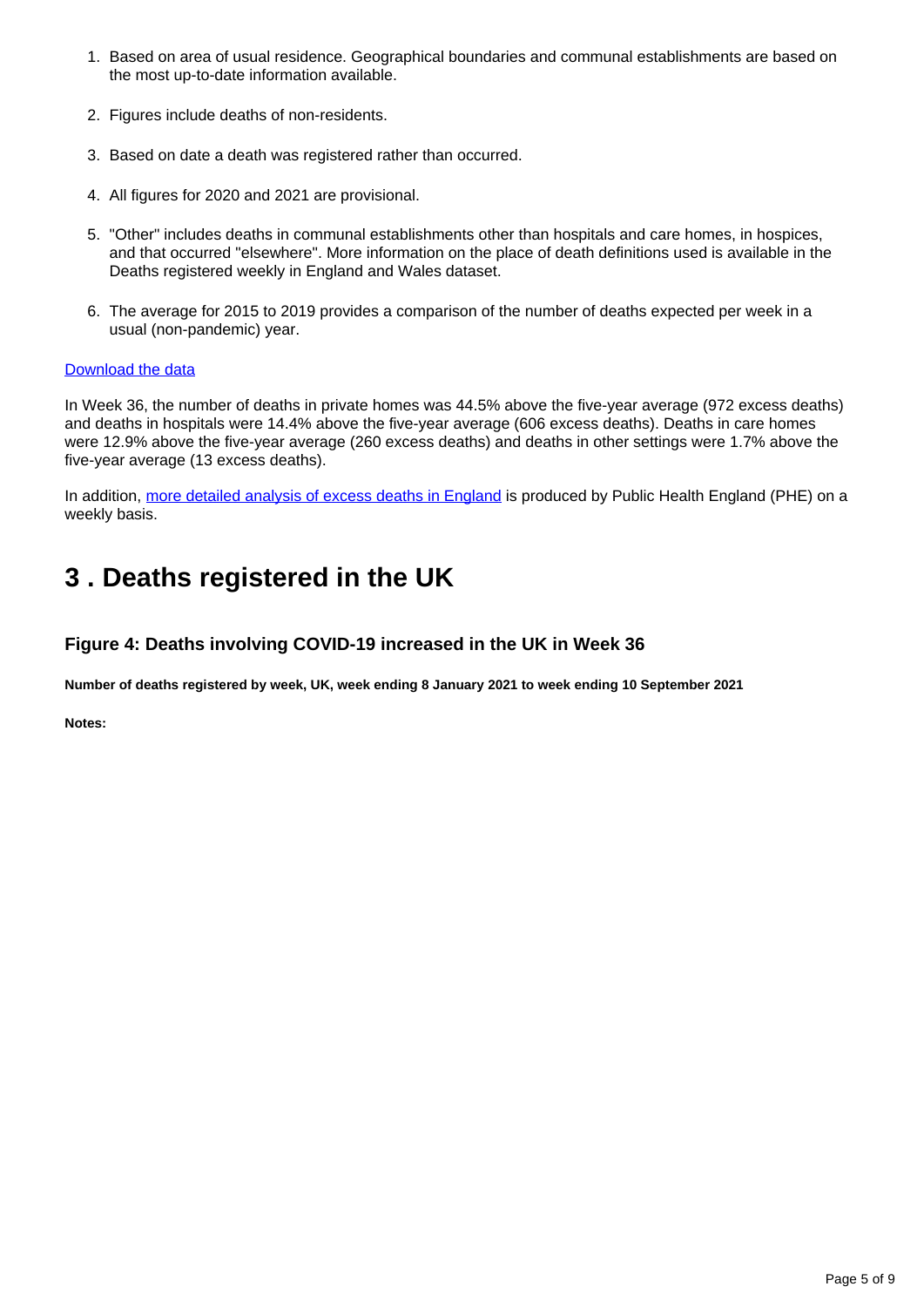- 1. Figures include deaths of non-residents that were registered in each country.
- 2. Based on date a death was registered rather than occurred.
- 3. All figures for 2021 are provisional.
- 4. The International Classification of Diseases, 10th Edition (ICD-10) definitions are available in the Measuring the data section.
- 5. National Records of Scotland produces figures for Scotland with an updated back series. We update the back series until the end of the calendar year, therefore the UK total in 2021 may differ from previous weeks in 2021.
- 6. Northern Ireland Statistics and Research Agency produces figures for Northern Ireland.

Across the UK, there were 12,503 deaths (all causes) registered in Week 36 (week ending 10 September 2021). This was 2,057 more deaths than the UK five-year average and 2,186 more deaths than in Week 35 (week ending 3 September 2021).

Deaths were above the five-year average in England (1,748 more deaths), Wales (115 more deaths), Scotland (103 more deaths) and Northern Ireland (101 more deaths). Of all deaths in the UK in Week 36, 994 involved coronavirus (COVID-19), 213 more deaths than in Week 35, a 27.3% increase.

In Week 36, England had the highest number of deaths involving COVID-19 with 786 deaths, followed by Scotland (76 deaths), Wales (65 deaths) and Northern Ireland (61 deaths).

## <span id="page-5-0"></span>**4 . Deaths data**

[Deaths registered weekly in England and Wales, provisional](https://www.ons.gov.uk/peoplepopulationandcommunity/birthsdeathsandmarriages/deaths/datasets/weeklyprovisionalfiguresondeathsregisteredinenglandandwales)

Dataset | Released 21 September 2021

Provisional counts of the number of deaths registered in England and Wales, by age, sex and region, in the latest weeks for which data are available. Includes data on coronavirus (COVID-19) deaths.

[Death registrations and occurrences by local authority and health board](https://www.ons.gov.uk/peoplepopulationandcommunity/healthandsocialcare/causesofdeath/datasets/deathregistrationsandoccurrencesbylocalauthorityandhealthboard)

Dataset | Released 21 September 2021

Provisional counts of the number of deaths registered in England and Wales, including deaths involving COVID-19, by local authority, health board and place of death in the latest weeks for which data are available.

[Number of deaths in care homes notified to the Care Quality Commission, England](https://www.ons.gov.uk/peoplepopulationandcommunity/birthsdeathsandmarriages/deaths/datasets/numberofdeathsincarehomesnotifiedtothecarequalitycommissionengland)

Dataset | Released 21 September 2021 Provisional counts of deaths in care homes caused by COVID-19 by local authority. Published by the Office for National Statistics (ONS) and Care Quality Commission (CQC).

[Care home resident deaths registered in England and Wales, provisional](https://www.ons.gov.uk/peoplepopulationandcommunity/birthsdeathsandmarriages/deaths/datasets/carehomeresidentdeathsregisteredinenglandandwalesprovisional)

Dataset | Released 21 September 2021

Provisional counts of the number of deaths registered of care home residents in England and Wales, by region. Includes data on coronavirus (COVID-19) deaths. Data are weekly and provisional.

Try the new way to filter and download these data: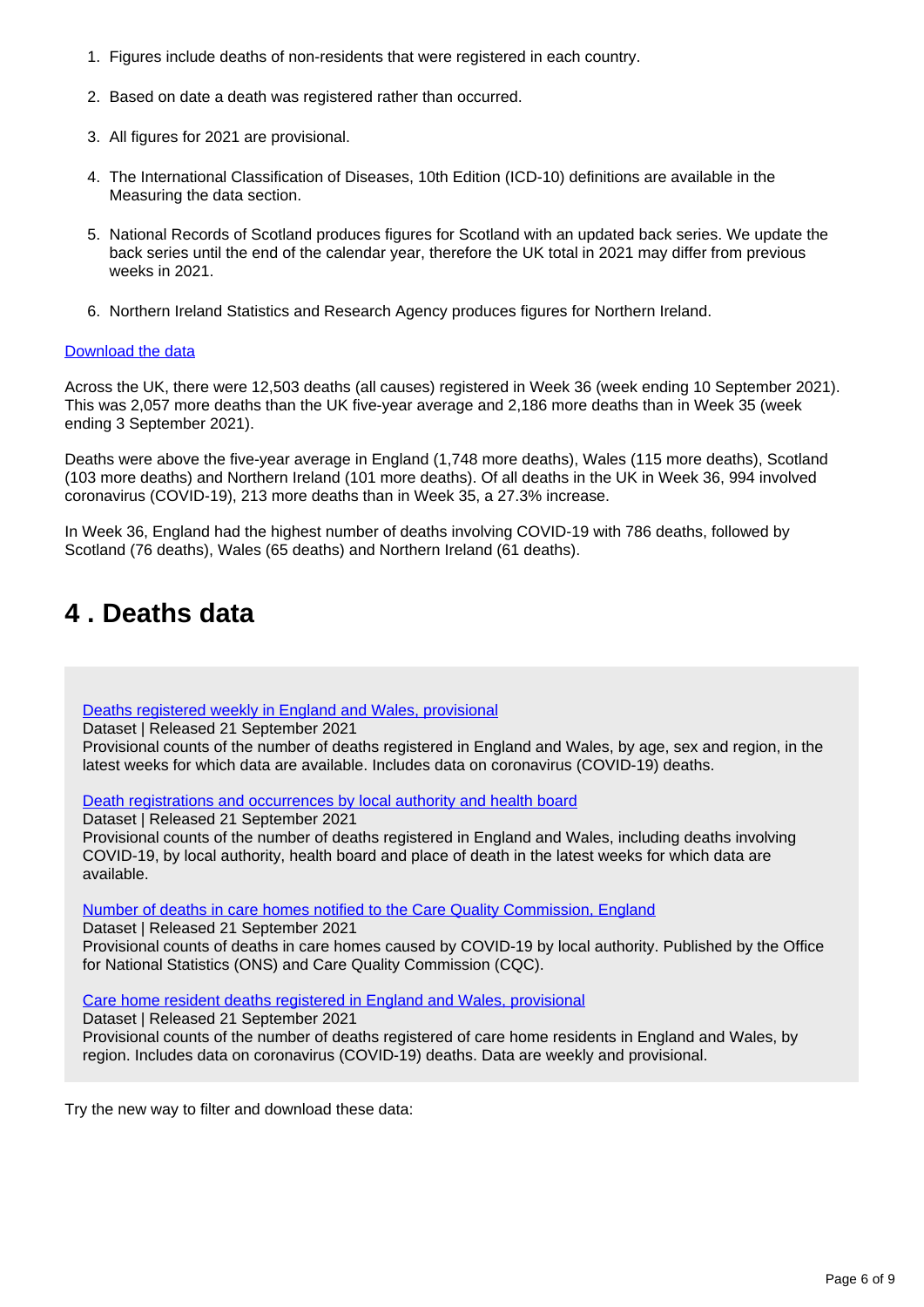- [Deaths registered weekly in England and Wales by age and sex: COVID-19](https://www.ons.gov.uk/datasets/weekly-deaths-age-sex?%3Auri=weekly-deaths-age-sex%2F)
- [Deaths registered weekly in England and Wales by region: COVID-19](https://www.ons.gov.uk/datasets/weekly-deaths-region/)
- [Death registrations and occurrences by local authority and place of death](https://www.ons.gov.uk/datasets/weekly-deaths-local-authority/)
- [Death registrations and occurrences by health board and place of death](https://www.ons.gov.uk/datasets/weekly-deaths-health-board/editions/time-series/versions?%3Auri=weekly-deaths-health-board%2Feditions%2Ftime-series%2Fversions%2F)

## <span id="page-6-0"></span>**5 . Glossary**

## **Coronavirus (COVID-19) deaths**

Coronavirus (COVID-19) deaths are those deaths registered in England and Wales in the stated week where COVID-19 was mentioned on the death certificate. A doctor can certify the involvement of COVID-19 based on symptoms and clinical findings - a positive test result is not required. Definitions of COVID-19 for deaths in Scotland and Northern Ireland are similar to England and Wales.

## <span id="page-6-1"></span>**6 . Measuring the data**

To meet user needs, we publish very timely but provisional counts of death registrations in England and Wales in our [Deaths registered weekly in England and Wales, provisional dataset](https://www.ons.gov.uk/peoplepopulationandcommunity/birthsdeathsandmarriages/deaths/datasets/weeklyprovisionalfiguresondeathsregisteredinenglandandwales). These are presented:

- by sex
- by age group
- for regions (within England)
- for Wales as a whole

To allow time for registration and processing, figures are published 11 days after the week ends. Because of the rapidly changing situation, we also provide provisional updated totals for death occurrences based on the latest available death registrations, up to 18 September 2021.

## **Coronavirus**

This weekly release now provides a separate breakdown of the number of deaths involving coronavirus (COVID-19); that is, where COVID-19 or suspected COVID-19 was mentioned anywhere on the death certificate, including in combination with other health conditions.

If a death certificate mentions COVID-19, it will not always be the main cause of death but may be a contributory factor. This bulletin summarises the latest weekly information and will be updated each week during the pandemic.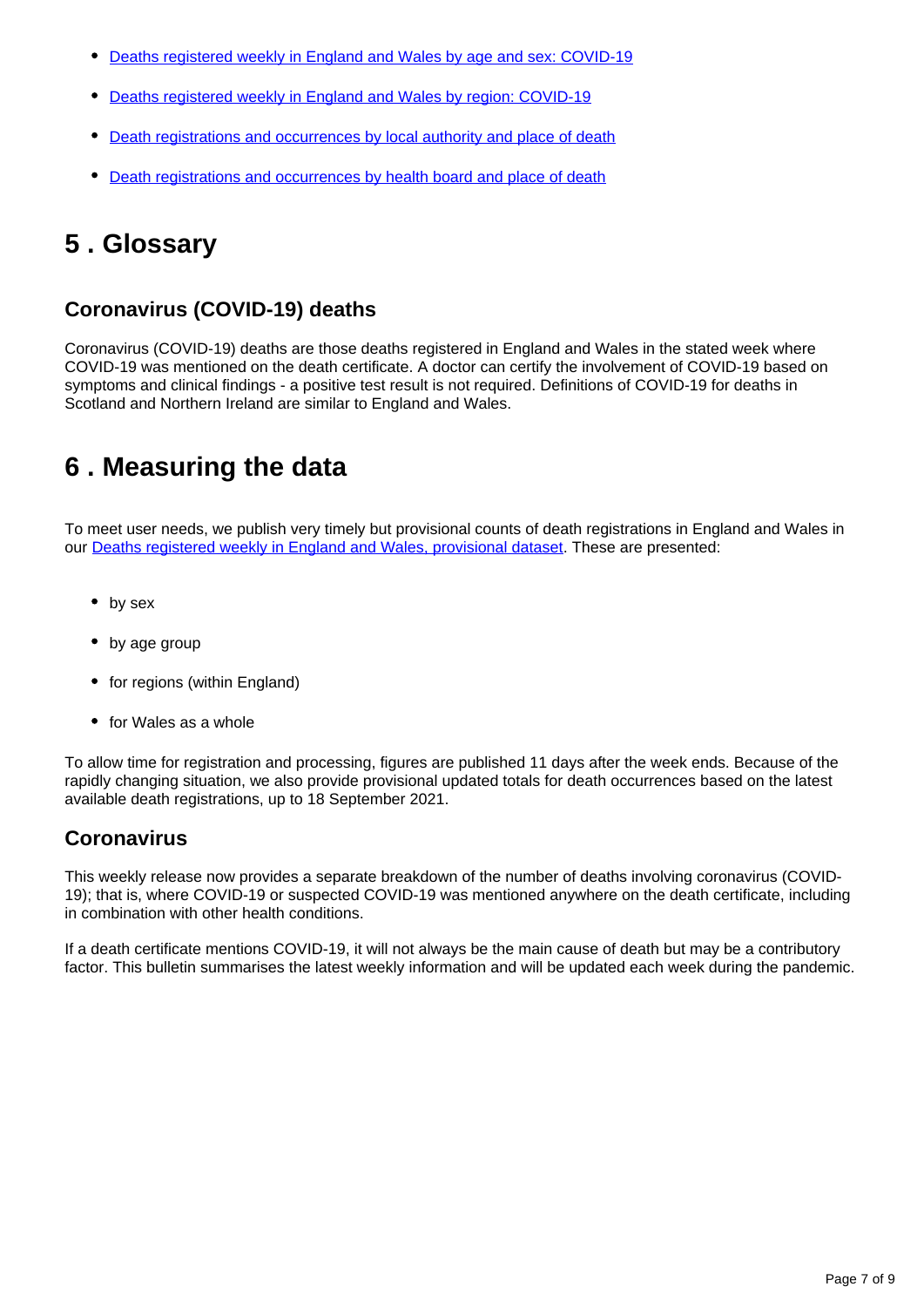### **Data coverage**

The data for 2020 are based on a 53-week year. Because the number of days in a week is seven, when there are 52 weeks, we only cover 364 days of the 365 days in the year, which results in one remaining day each calendar year not included in the 52 weeks. With the occurrence of leap years, it is sometimes necessary to add a 53rd week to the end of the calendar, which was the case in 2020. This happens every five years - the last time there was a Week 53 was in 2015. Given the low frequency of Week 53, it is more appropriate to compare the 2020 figures with the average for Week 52 than to compare it with a single year from five years previous. View more detail on the data coverage for the weekly deaths bulletin in our [Coronavirus and mortality in England and Wales](https://www.ons.gov.uk/peoplepopulationandcommunity/birthsdeathsandmarriages/deaths/methodologies/coronavirusandmortalityinenglandandwalesmethodology)  [methodology.](https://www.ons.gov.uk/peoplepopulationandcommunity/birthsdeathsandmarriages/deaths/methodologies/coronavirusandmortalityinenglandandwalesmethodology)

Influenza and pneumonia has been included for comparison in the **Deaths registered weekly in England and** [Wales dataset](https://www.ons.gov.uk/peoplepopulationandcommunity/birthsdeathsandmarriages/deaths/datasets/weeklyprovisionalfiguresondeathsregisteredinenglandandwales) as a well-understood cause of death involving respiratory infection that is likely to have somewhat similar risk factors to COVID-19.

## **Registration delays**

This bulletin is based mainly on the date deaths are registered, not the date of death, because of the time taken for a death to be registered. Deaths in England and Wales are normally registered within five days, but there can be a considerably longer delay in some circumstances, particularly when the death is referred to a coroner. More information on this issue can be found in our *impact of registration delays article*.

We have developed a statistical model to estimate the number of deaths likely to have occurred in each week based on previous experience of the pattern of registration delays, including the effects of bank holidays. You can find out more about this statistical model in our [Predicting total weekly death occurrences in England and Wales](https://www.ons.gov.uk/peoplepopulationandcommunity/birthsdeathsandmarriages/deaths/methodologies/predictingtotalweeklydeathoccurrencesinenglandandwalesmethodology)  [methodology.](https://www.ons.gov.uk/peoplepopulationandcommunity/birthsdeathsandmarriages/deaths/methodologies/predictingtotalweeklydeathoccurrencesinenglandandwalesmethodology) Results are shown in the "Estimated total deaths 2021" tab of the Deaths registered weekly in [England and Wales dataset](https://www.ons.gov.uk/peoplepopulationandcommunity/birthsdeathsandmarriages/deaths/datasets/weeklyprovisionalfiguresondeathsregisteredinenglandandwales).

## **Classification codes**

From the week ending 26 February 2021 (Week 8), new International Classification of Diseases (ICD-10) codes for COVID-19 issued by the World Health Organization (WHO) were implemented for deaths involving COVID-19. View more detail about the additional classification codes for COVID-19 in the [Coronavirus and mortality in](https://www.ons.gov.uk/peoplepopulationandcommunity/birthsdeathsandmarriages/deaths/methodologies/coronavirusandmortalityinenglandandwalesmethodology)  [England and Wales methodology.](https://www.ons.gov.uk/peoplepopulationandcommunity/birthsdeathsandmarriages/deaths/methodologies/coronavirusandmortalityinenglandandwalesmethodology)

We will publish accompanying articles periodically, giving enhanced information such as age-standardised and age-specific mortality rates for recent time periods and breakdowns of deaths involving COVID-19 by associated pre-existing health conditions.

Our [User guide to mortality statistics](https://www.ons.gov.uk/peoplepopulationandcommunity/birthsdeathsandmarriages/deaths/methodologies/userguidetomortalitystatisticsjuly2017) provides further information on data quality, legislation and procedures relating to mortality and includes a glossary of terms.

## <span id="page-7-0"></span>**7 . Strengths and limitations**